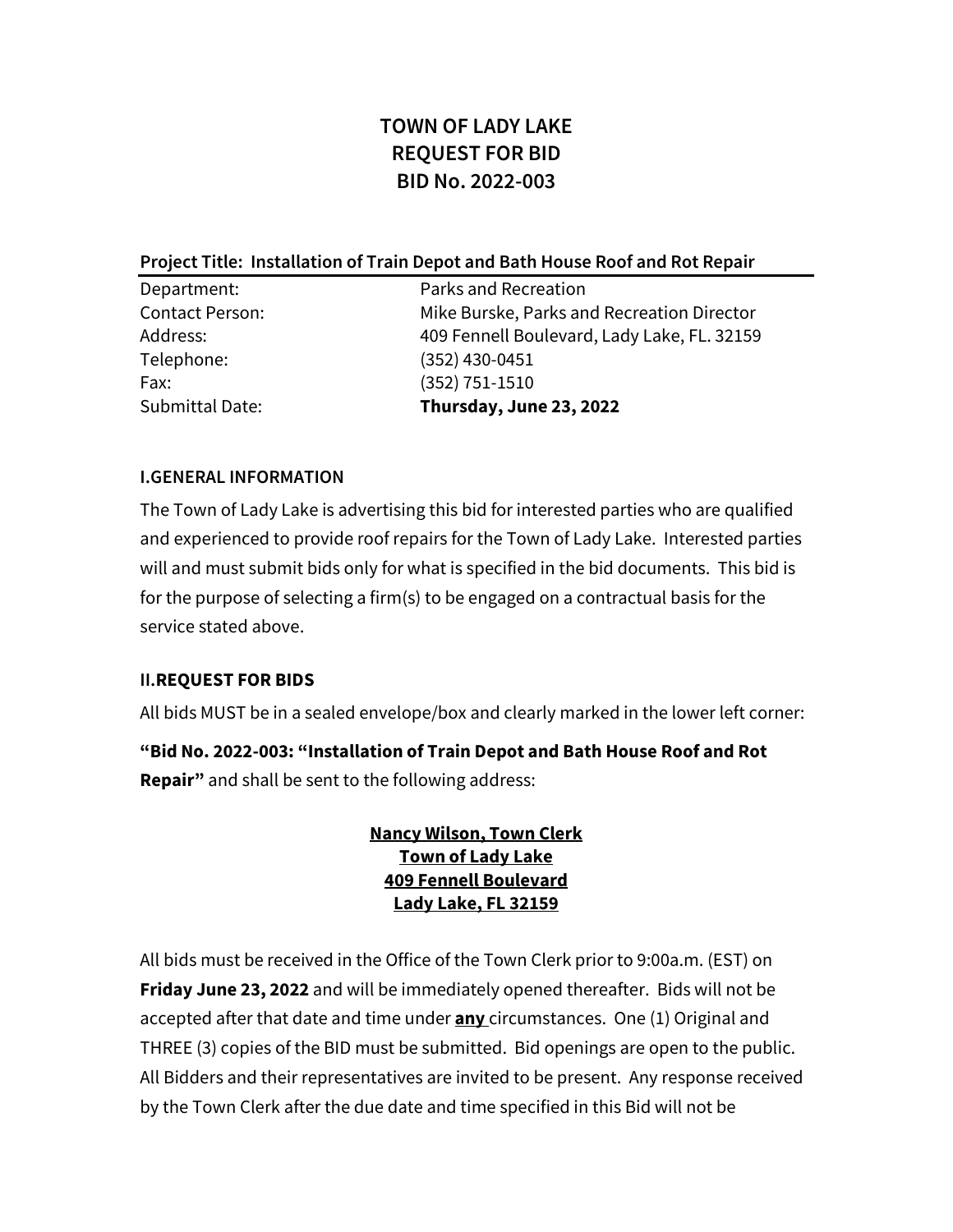considered and will be returned unopened. Any Bid or copies that are sent to any other address may be refused and sent back to the Bidder unopened. Bids must be typed or printed in ink. Use of erasable ink is not permitted. All Bids must contain a manual signature of the authorized representative.

The Town of Lady Lake will not be liable for any cost incurred in the preparation of these bids. All Bids received from Bidders in response to this Bid will become property of the Town and will not be returned to the Bidder. In the event of a Contract Award, all documentation produced as a part of the contract shall become the exclusive property of the Town. Responses to this Bid upon receipt by the Town will become public record subject to provisions of Chapter 119 F.S. Florida Public Records Law.

## **III. SCOPE OF SERVICES (Train Depot/ Bath House Roof)**

The following work and services are presented as an indication of the work that will be required under the continuing contract but may not necessarily be all inclusive of work under this contract.

## **Train Depot and Bath House Roof (building is currently occupied as a museum by the Lady Lake Historical society).**

- 1. Remove existing roof panels on Train Depot and Bath House.
- 2. Remove and replace all rotted wood associated with the trusses and sheathing on Train Depot AND Bath House. Repairs must look similar to original construction
- 3. Install metal roof on Train Depot and Bath House. Metal roof color to match, as closely as possible, the existing roof on adjacent building – Lady Lake Log Cabin.
- 4. Install new 16 inch, 26-gauge Galvalume standing seam metal roof, or equivalent with new trims, rake flashings, drips, and AC flashings. Color to match Log Cabin.
- 5. This is a lump sum bid. Bids with roof cost and cost per board or per board foot only will be rejected. Must give a lump sum bid for roof and exposed rotted wood with price per extra boards for any unseen rot.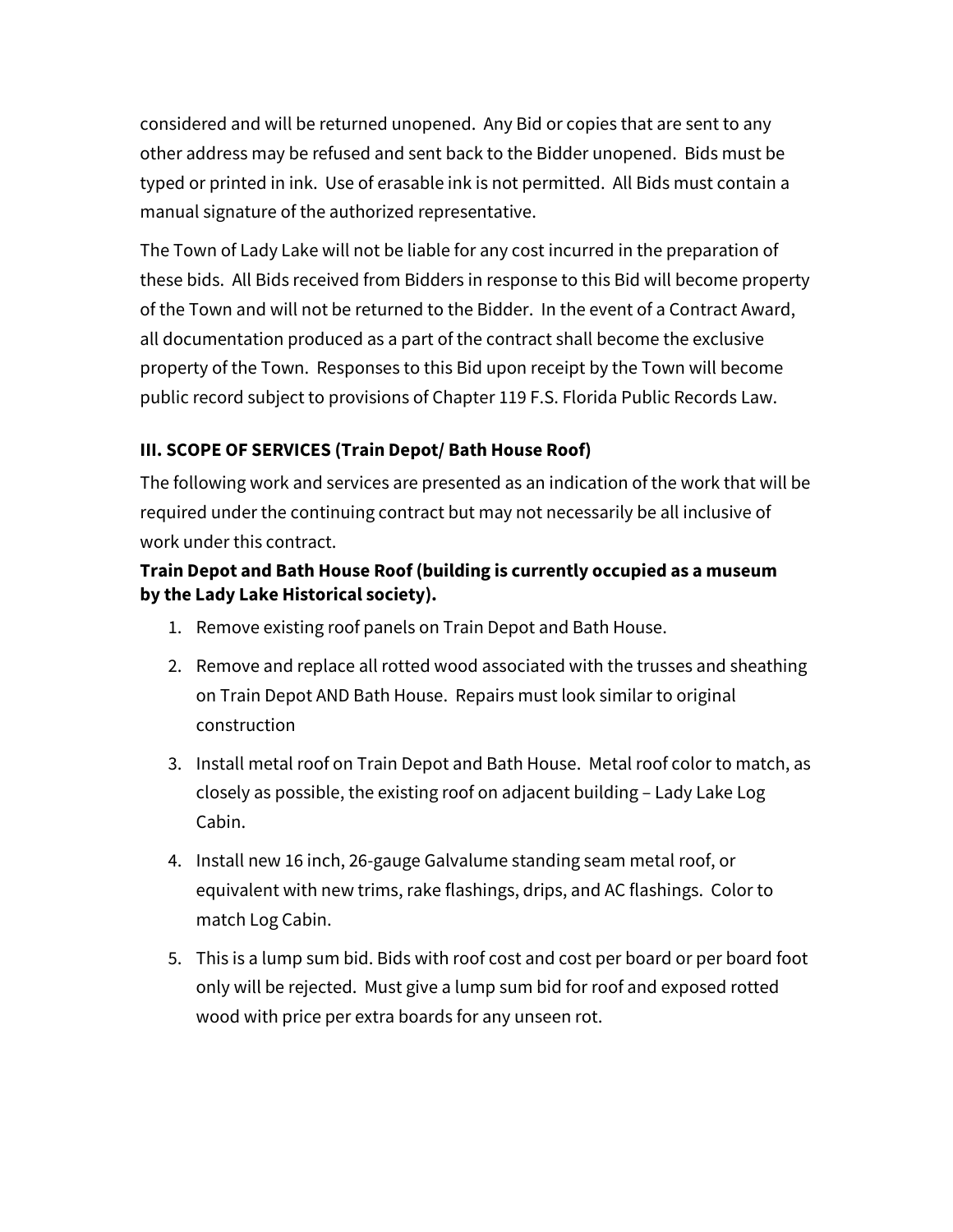### **IV**. **ADDITIONAL REQUIREMENTS**

- Line and utility location will be the responsibility of the contractor
- Work area must be kept in a condition that would allow for **SAFE** evening park use.
- Clean up of all debris on a daily basis and at the end of the job
- Work area to be restored to pre-job condition
- The Parks and Recreation Director or other Town designee will coordinate all work.
- All questions for the work should be directed to Mike Burske, Parks and Recreation Director by contacting him at (352) 430-0451 or by email at **[mburske@ladylake.org](mailto:mburske@ladylake.org)**
- All permitting is the responsibility of the contractor
- Damage to utilities to include irrigation, phone, power and lighting will fall on the contractor
- **Completion of work will be within 30 days of notice to proceed via e-mail from the Parks and Recreation Director.**
- **Payment for the project will be one lump sum once the project is completed and inspected. No deposit or mobilization fees will be given under any circumstances.**
- **A non-mandatory pre bid/inspection will be held on Friday, May 27, 2022 @ 9:00 AM. The location is the Log Cabin located at 106 S. Hwy 27/441 in Lady Lake Fl. 32159.**
- **Proof of liability insurance must be provided by the contractor**.

**V. EMPLOYEE LIST:** All proposals must include a complete listing of all individuals employed by the firm who will be responsible for performing work under the proposal. The Town shall be authorized to perform a background check of all such employees to determine whether any employees of the firm pose a public safety or security threat or